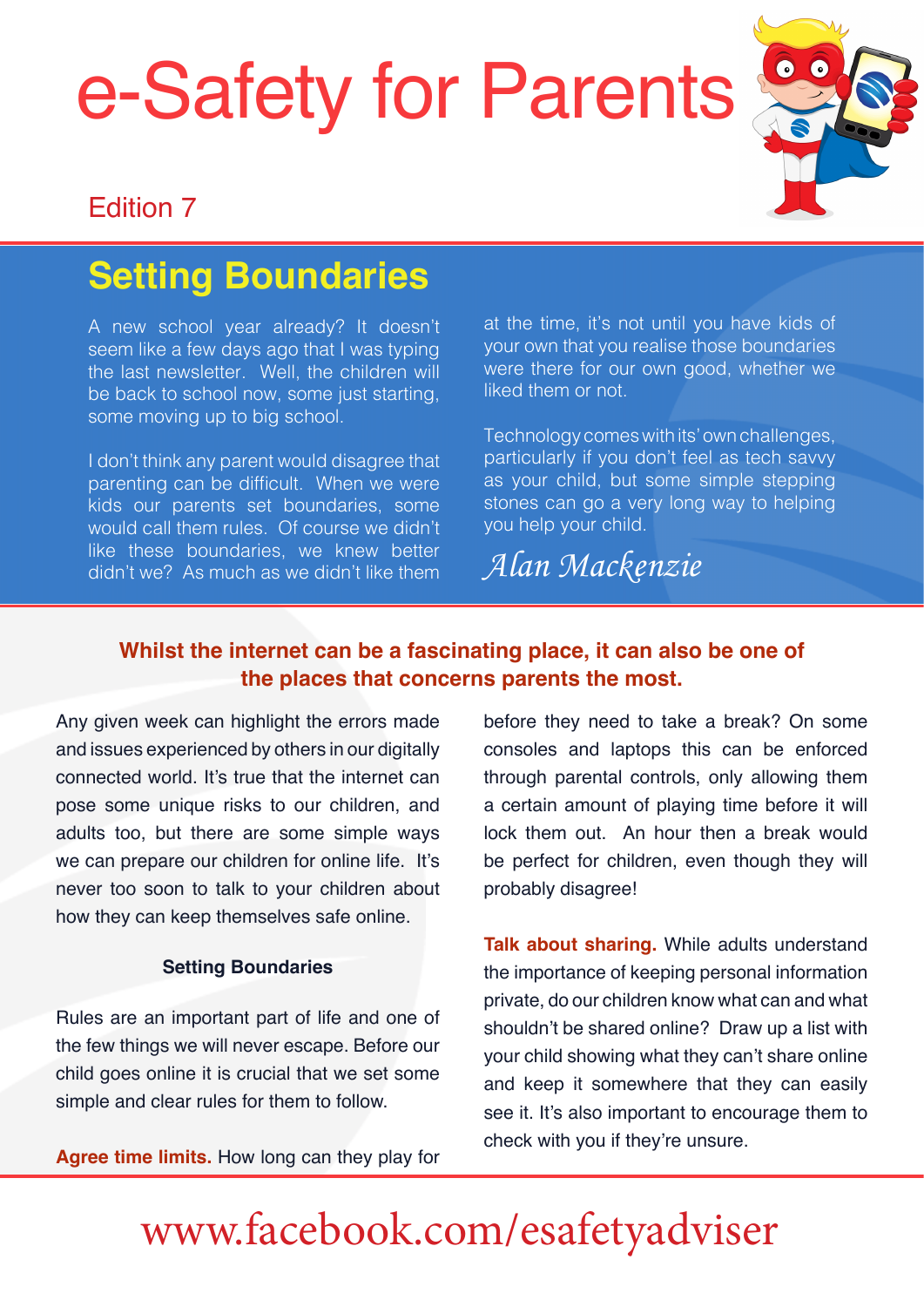

**Agree on sites they can visit.** Make sure you check out new websites that your child mentions - kids will always share what they do for fun online with each other but that doesn't always make the sites appropriate. Parental controls offer the ability to store a list of sites visited, even if you choose not to filter them, so you know where your son or daughter is going online

#### **When they visit a new site**

**Go through the rules.** Any site where you can communicate with others also has rules it expects users to follow to keep the experience positive. Make sure your child knows what they can and can't do, and also where to report users who break those rules

**Blocking.** This is an incredibly important protective feature offered by most sites. Clicking this button can stop another user from contacting your child through the site a perfect way for your child to manage their own safety. Once they're ready to explore a new game or site, sit with them and find the block and/or report button together. Once they have shown you where it is, make sure they also know when to use it

**Ask who they talk to online.** How do they know them? It might be a good time to remind them about strangers online and to discuss what a friend is.

**Encourage them to be open** when things go wrong online. Children worry that we will stop them using technology if something bad happens, so it's important we talk through issues and remember the positives rather than focusing on a few bad apples. Make sure they know that there are other places and people they can go to for advice; aunties and uncles; grandma and grandad; websites such as Childline and CyberMentors can offer anonymous support and allow them to discuss the issues they are experiencing.

**Don't forget consoles,** tablets and mobile phones. These all have games and apps which allow your child to connect to other people. Should any of these be kept in bedrooms at night?

Worried about YouTube and Google searches? Both sites come with safety features (called Safe Search on Google and Safety on YouTube) to reduce the risk of your child coming across anything inappropriate, accidentally or on purpose!

#### **www.esafety-adviser.com** [www.facebook.com/esafetyadviser](https://www.facebook.com/esafetyadviser)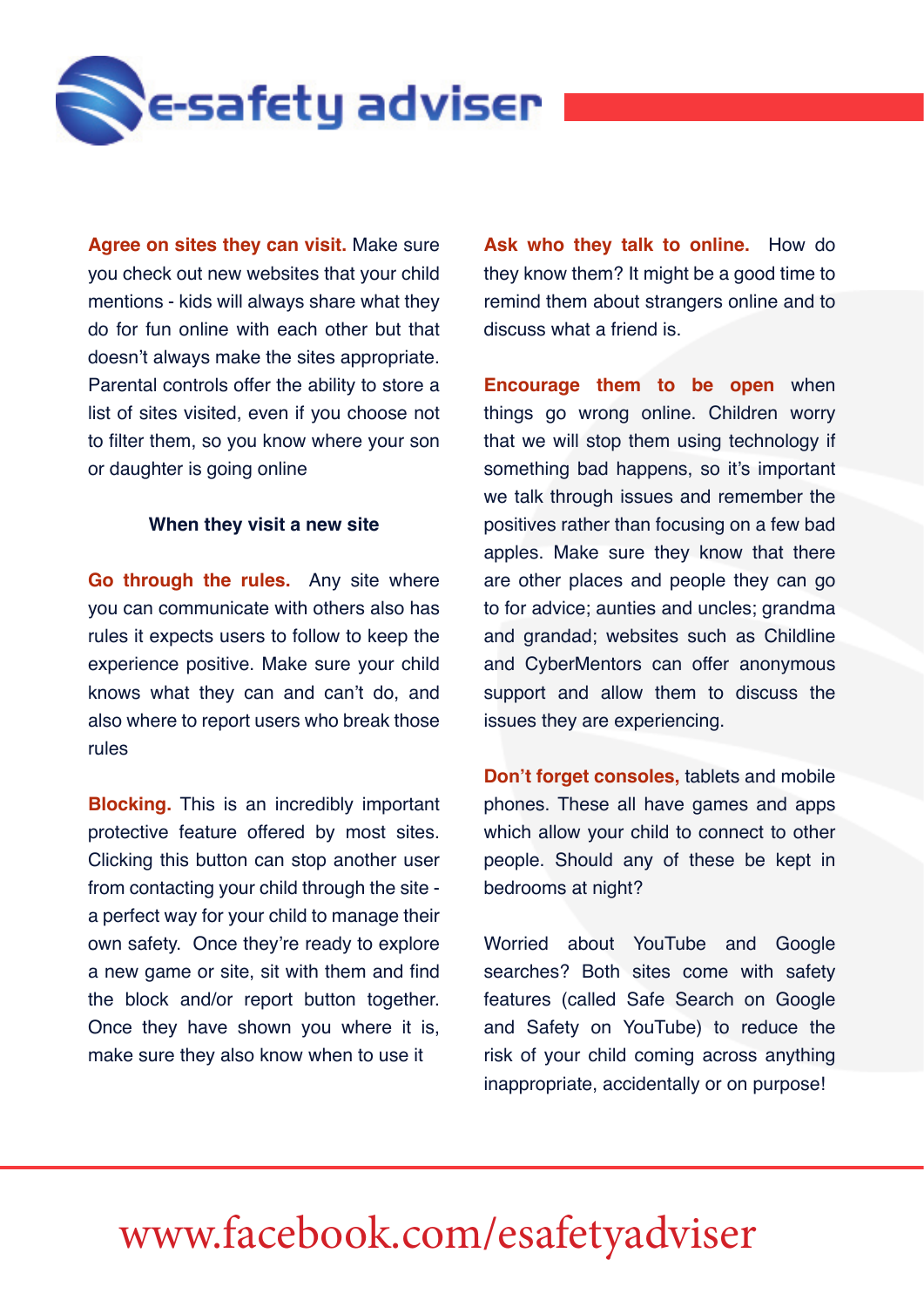## **Safe as Sam**

#### **Helping you get the message across.**

If children are going online, it's never too soon for them to learn some simple safety tips to help them. There are a number of resources which parents can use to educate kids about online risk and, more importantly, what to do when things go wrong.





Smartie the Penguin is a short story for younger children about the importance of asking for help if they get stuck online. It also has a song you can sing together to help them remember the most important top tip - telling a trusted adult if confused, worried or scared:

[http://www.childnet.com/resources/smartie](http://www.childnet.com/resources/smartie-the-penguin)[the-penguin](http://www.childnet.com/resources/smartie-the-penguin)



Digi Duck focuses on thinking of the consequences before you post. A great book for primary age children, Digi Duck learns first hand the harm that friends can sometimes do when they post embarrassing pictures of others on the internet:

> http://www.childnet.com/resources/ digiducks-big-decision

#### **www.esafety-adviser.com** [www.facebook.com/esafetyadviser](https://www.facebook.com/esafetyadviser)